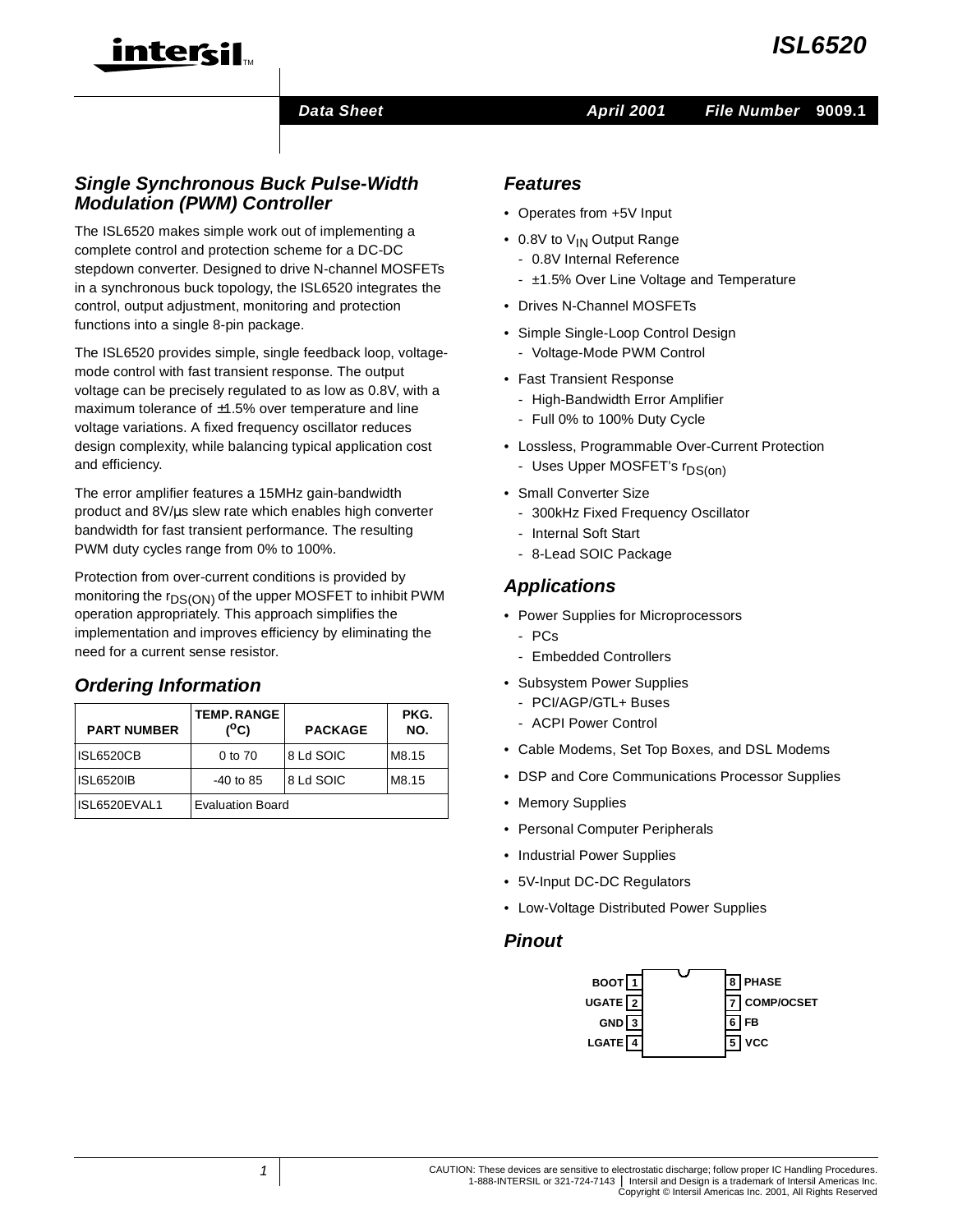# **Block Diagram**



# **Typical Application**

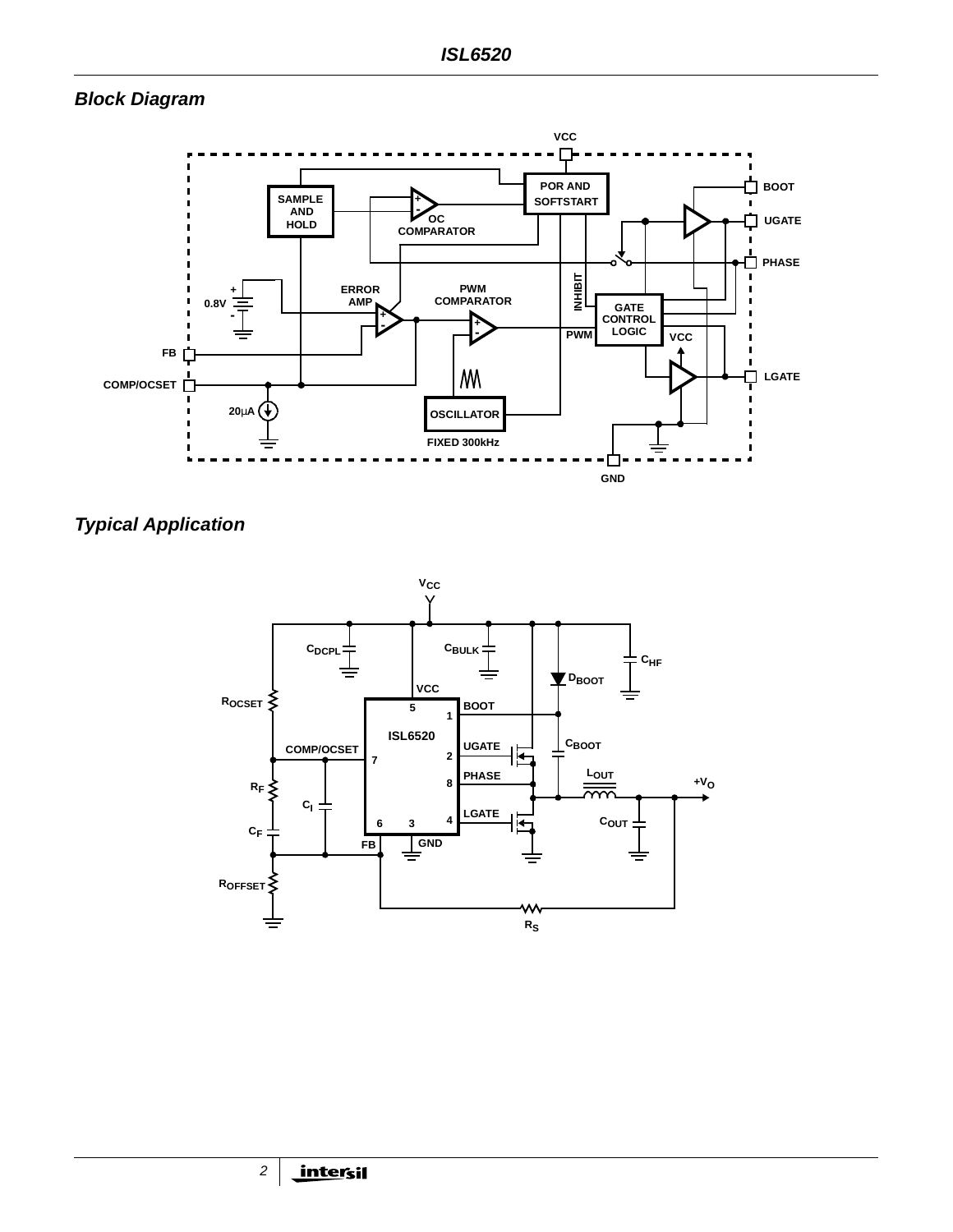#### Absolute Maximum Ratings **Thermal Information**

| Upper Driver Supply Voltage, V <sub>BOOT</sub> - V <sub>PHASE</sub> 46.0V |
|---------------------------------------------------------------------------|
| Input, Output or I/O Voltage GND -0.3V to VCC +0.3V                       |
|                                                                           |

## **Operating Conditions**

| Ambient Temperature Range -40 <sup>0</sup> C to 85 <sup>0</sup> C   |  |
|---------------------------------------------------------------------|--|
| Junction Temperature Range -40 <sup>o</sup> C to 125 <sup>o</sup> C |  |

| Thermal Resistance (Typical, Note 1)             | $\theta$ <sub>JA</sub> ( <sup>O</sup> C/W) |
|--------------------------------------------------|--------------------------------------------|
|                                                  | 100                                        |
| Maximum Junction Temperature  150°C              |                                            |
| Maximum Storage Temperature Range -65°C to 150°C |                                            |
|                                                  |                                            |
| (SOIC - Lead Tips Only)                          |                                            |

CAUTION: Stresses above those listed in "Absolute Maximum Ratings" may cause permanent damage to the device. This is a stress only rating and operation of the device at these or any other conditions above those indicated in the operational sections of this specification is not implied.

#### NOTE:

1. θJA is measured with the component mounted on a low effective thermal conductivity test board in free air. See Tech Brief TB379 for details.

| <b>Electrical Specifications</b> |                   | Recommended Operating Conditions, Unless Otherwise Noted. $V_{CC} = 5.0V \pm 5\%$ and T <sub>A</sub> = 25 <sup>o</sup> C |                          |                |                          |              |
|----------------------------------|-------------------|--------------------------------------------------------------------------------------------------------------------------|--------------------------|----------------|--------------------------|--------------|
| <b>PARAMETER</b>                 | <b>SYMBOL</b>     | <b>TEST CONDITIONS</b>                                                                                                   | <b>MIN</b>               | <b>TYP</b>     | <b>MAX</b>               | <b>UNITS</b> |
| <b>VCC SUPPLY CURRENT</b>        |                   |                                                                                                                          |                          |                |                          |              |
| <b>Nominal Supply</b>            | $I_{VCC}$         | <b>UGATE and LGATE Open</b>                                                                                              | 2.6                      | 3.2            | 3.8                      | mA           |
| <b>POWER-ON RESET</b>            |                   |                                                                                                                          |                          |                |                          |              |
| Rising VCC POR Threshold         | <b>POR</b>        |                                                                                                                          | 4.19                     | 4.30           | 4.5                      | $\vee$       |
| VCC POR Threshold Hysteresis     |                   |                                                                                                                          | 0.01                     | 0.20           | 0.85                     | $\vee$       |
| <b>OSCILLATOR</b>                |                   |                                                                                                                          |                          |                |                          |              |
| Frequency                        | fosc              | ISL6520CB, $V_{CC} = 5V$                                                                                                 | 250                      | 300            | 340                      | kHz          |
|                                  |                   | ISL6520IB, $V_{CC} = 5V$                                                                                                 | 230                      | 300            | 340                      | kHz          |
| Ramp Amplitude                   | $\Delta V$ OSC    |                                                                                                                          | $\overline{\phantom{a}}$ | 1.5            | $\blacksquare$           | $V_{P-P}$    |
| <b>REFERENCE</b>                 |                   |                                                                                                                          |                          |                |                          |              |
| Reference Voltage Tolerance      | <b>VREF</b>       |                                                                                                                          | $\blacksquare$           | $\blacksquare$ | 1.5                      | $\%$         |
| Nominal Reference Voltage        |                   |                                                                                                                          |                          | 0.800          |                          | $\vee$       |
| <b>ERROR AMPLIFIER</b>           |                   |                                                                                                                          |                          |                |                          |              |
| DC Gain                          |                   |                                                                                                                          | $\blacksquare$           | 82             | $\blacksquare$           | dB           |
| Gain-Bandwidth Product           | <b>GBWP</b>       |                                                                                                                          | 14                       |                |                          | <b>MHz</b>   |
| <b>Slew Rate</b>                 | <b>SR</b>         | $ISL6520CB$ , COMP = 10pF                                                                                                | 4.65                     | 8.0            | 9.2                      | $V/\mu s$    |
|                                  |                   | $ISL6520IB$ , COMP = 10pF                                                                                                | 4.5                      | 8.0            | 9.2                      | $V/\mu s$    |
| <b>GATE DRIVERS</b>              |                   |                                                                                                                          |                          |                |                          |              |
| <b>Upper Gate Source Current</b> | <b>IUGATE-SRC</b> |                                                                                                                          | $\blacksquare$           | $-1$           | $\blacksquare$           | A            |
| <b>Upper Gate Sink Current</b>   | <b>IUGATE-SNK</b> |                                                                                                                          |                          | $\mathbf{1}$   |                          | Α            |
| Lower Gate Source Current        | ILGATE-SRC        |                                                                                                                          | $\blacksquare$           | $-1$           | $\overline{a}$           | A            |
| Lower Gate Sink Current          | <b>ILGATE-SNK</b> |                                                                                                                          | ÷,                       | 2              | $\overline{\phantom{a}}$ | A            |
| <b>PROTECTION / DISABLE</b>      |                   |                                                                                                                          |                          |                |                          |              |
| <b>OCSET Current Source</b>      | <b>locsET</b>     | <b>ISL6520CB</b>                                                                                                         | 17                       | 20             | 22                       | μA           |
|                                  |                   | <b>ISL6520IB</b>                                                                                                         | 14                       | 20             | 24                       | μA           |
| <b>Disable Threshold</b>         | <b>VDISABLE</b>   |                                                                                                                          |                          |                | 0.8                      | $\vee$       |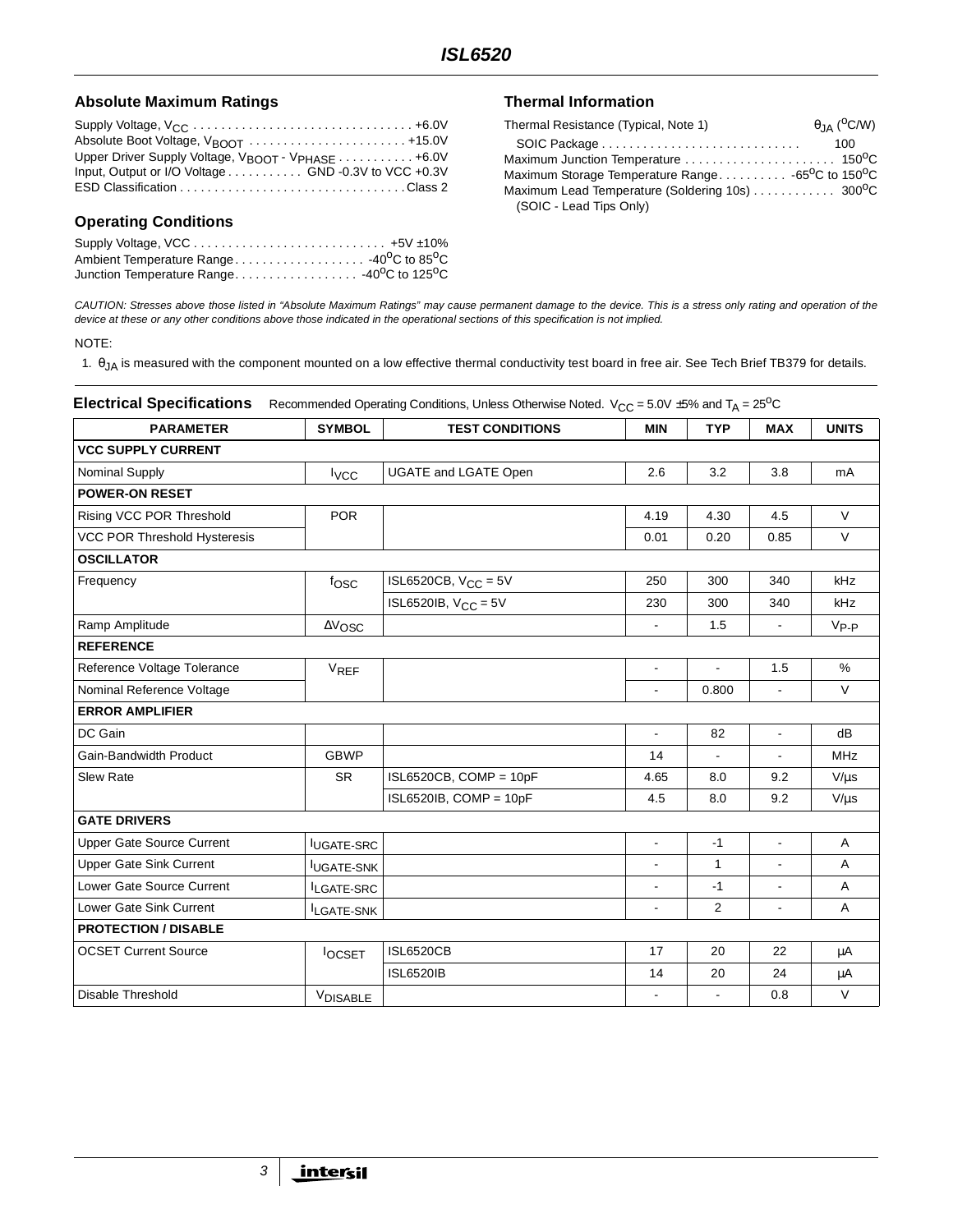# **Functional Pin Description**

## **VCC (Pin 5)**

This is the main bias supply for the ISL6520, as well as the lower MOSFET's gate. Connect a well-decoupled 5V supply to this pin.

# **FB (Pin 6)**

This pin is the inverting input of the internal error amplifier. Use this pin, in combination with the COMP/OCSET pin, to compensate the voltage-control feedback loop of the converter.

# **GND (Pin 3)**

This pin represents the signal and power ground for the IC. Tie this pin to the ground island/plane through the lowest impedance connection available.

# **PHASE (Pin 8)**

Connect this pin to the upper MOSFET source. This pin is used to monitor the voltage drop across the upper MOSFET for over-current protection. This pin is also monitored by the continuously adaptive shoot-through protection circuitry to determine when the upper MOSFET has turned off.

# **UGATE (Pin 2)**

Connect this pin to the upper MOSFET's gate. This pin provides the PWM-controlled gate drive for the upper MOSFET. This pin is also monitored by the adaptive shootthrough protection circuitry to determine when the upper MOSFET has turned off. Do not insert any circuitry between this pin and the gate of the upper MOSFET, as it may interfere with the internal adaptive shoot-through protection circuitry and render it ineffective.

# **BOOT (Pin 1)**

This pin provides ground referenced bias voltage to the upper MOSFET driver. A bootstrap circuit is used to create a voltage suitable to drive a logic-level N-channel MOSFET.

# **COMP/OCSET (Pin 7)**

This is a multiplexed pin. During a short period of time following power-on reset (POR), this pin is used to determine the overcurrent threshold of the converter. Connect a resistor  $(R_{OCSFT})$ from this pin to the drain of the upper MOSFET ( $V_{CC}$ ). R<sub>OCSET</sub>, an internal 20µA current source (I<sub>OCSET</sub>), and the upper MOSFET on-resistance (r<sub>DS(ON)</sub>) set the converter overcurrent (OC) trip point according to the following equation:

$$
I_{PEAK} = \frac{I_{OCSET} \times R_{OCSET}}{I_{DS(ON)}}
$$

Internal circuitry of the ISL6520 will not recognize a voltage drop across ROCSET larger than 0.5V. Any voltage drop across  $R_{OCSET}$  that is greater than 0.5V will set the overcurrent trip point to:

4

$$
I_{PEAK} = \frac{0.5V}{r_{DS(ON)}}
$$

An over-current trip cycles the soft-start function.

During soft-start, and all the time during normal converter operation, this pin represents the output of the error amplifier. Use this pin, in combination with the FB pin, to compensate the voltage-control feedback loop of the converter.

Pulling OCSET to a level below 0.8V will disable the controller. Disabling the ISL6520 causes the oscillator to stop, the LGATE and UGATE outputs to be held low, and the softstart circuitry to re-arm.

# **LGATE (Pin 4)**

Connect this pin to the lower MOSFET's gate. This pin provides the PWM-controlled gate drive for the lower MOSFET. This pin is also monitored by the adaptive shoot-through protection circuitry to determine when the lower MOSFET has turned off. Do not insert any circuitry between this pin and the gate of the lower MOSFET, as it may interfere with the internal adaptive shoot-through protection circuitry and render it ineffective.

# **Functional Description**

## **Initialization**

The ISL6520 automatically initializes upon receipt of power. The Power-On Reset (POR) function continually monitors the bias voltage at the VCC pin. The POR function initiates the Over-Current Protection (OCP) sampling and hold operation after the supply voltage exceeds its POR threshold. Upon completion of the OCP sampling and hold operation, the POR function initiates the Soft Start operation.

## **Over Current Protection**

The over-current function protects the converter from a shorted output by using the upper MOSFET's on-resistance,  $r_{DS(ON)}$ , to monitor the current. This method enhances the converter's efficiency and reduces cost by eliminating a current sensing resistor.

The over-current function cycles the soft-start function in a hiccup mode to provide fault protection. A resistor  $(R<sub>OCSFT</sub>)$  programs the over-current trip level (see Typical Application diagram).

Immediately following POR, the ISL6520 initiates the Over-Current Protection sampling and hold operation. First, the internal error amplifier is disabled. This allows an internal 20 $\mu$ A current sink to develop a voltage across  $R_{OCSFT}$ . The ISL6520 then samples this voltage at the COMP pin. This sampled voltage,which is referenced to the VCC pin, is held internally as the Over-Current Set Point.

When the voltage across the upper MOSFET, which is also referenced to the VCC pin, exceeds the Over-Current Set Point, the over-current function initiates a soft-start sequence. Figure 1 shows the inductor current after a fault is introduced while running at 15A. The continuous fault causes the ISL6520 to go into a hiccup mode with a typical period of 25ms. The inductor current increases to 18A during the Soft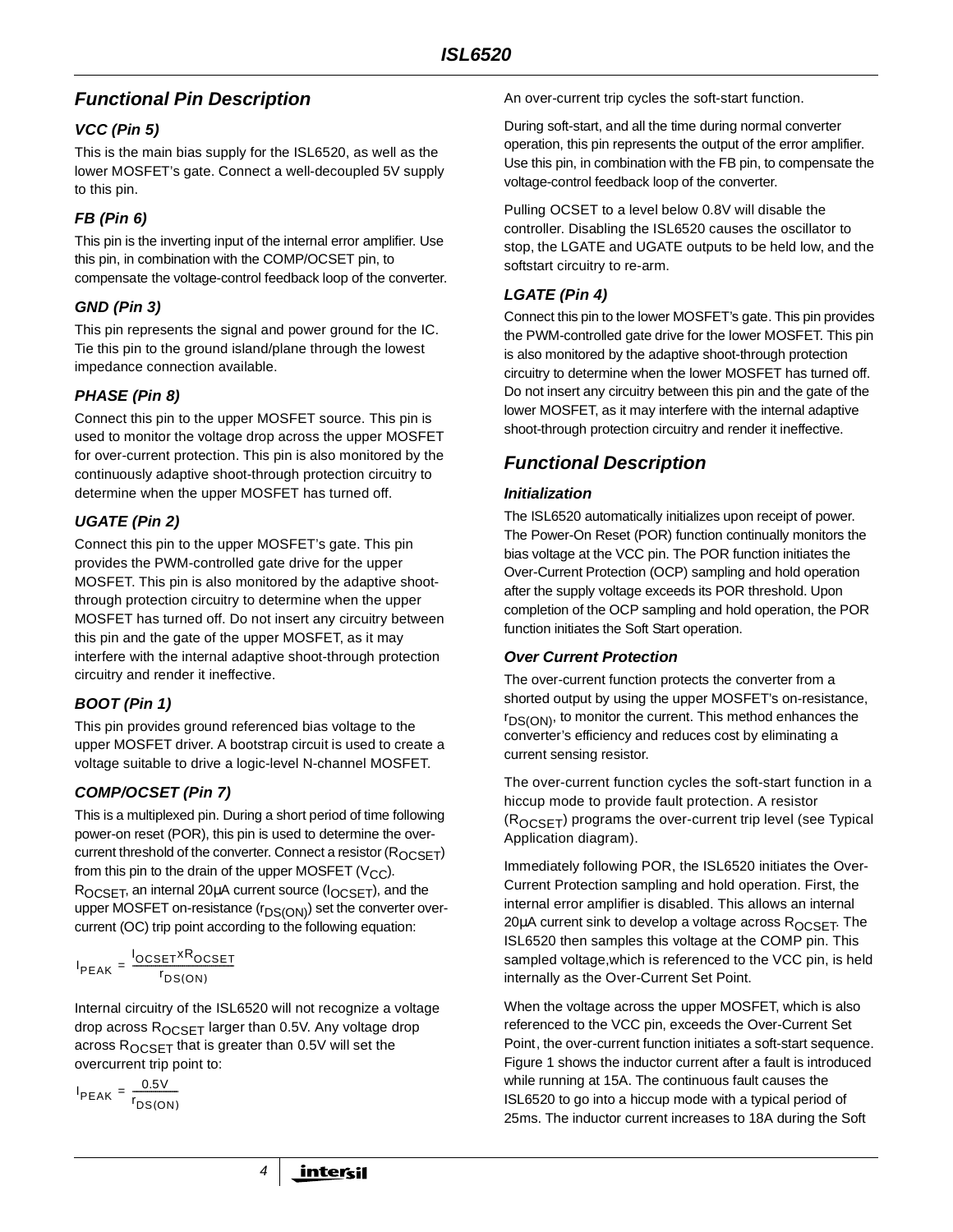Start interval and causes an over-current trip. The converter dissipates very little power with this method. The measured input power for the conditions of Figure 1 is only 1.5W.



The over-current function will trip at a peak inductor current  $(I_{PFAK)}$  determined by:

$$
I_{PEAK} = \frac{I_{OCSET} \times R_{OCSET}}{r_{DS(ON)}}
$$

where  $I_{OCSFT}$  is the internal OCSET current source (20 $\mu$ A typical). The OC trip point varies mainly due to the MOSFET's r<sub>DS(ON)</sub> variations. To avoid over-current tripping in the normal operating load range, find the  $R_{OCSET}$  resistor from the equation above with:

- 1. The maximum  $r_{DS(ON)}$  at the highest junction temperature.
- 2. The minimum  $I_{OCSET}$  from the specification table.
- 3. Determine  $I_{PEAK}$  for  $I_{PEAK} > I_{OUT(MAX)} + \frac{(\Delta I)}{2}$ , where ∆I is the output inductor ripple current.

For an equation for the ripple current see the section under component guidelines titled 'Output Inductor Selection'.

## **Soft Start**

The POR function initiates the soft start sequence after the overcurrent set point has been sampled. Soft start clamps the error amplifier output (COMP pin) and reference input (noninverting terminal of the error amp) to the internally generated Soft Start voltage. Figure 2 shows a typical start up interval where the COMP/OCSET pin has been released from a grounded (system shutdown) state. Initially, the COMP/OCSET is used to sample the oversurrent setpoint by disabling the error amplifier and drawing 20 $\mu$ A through  $R_{OCSFT}$ . Once the overcurrent level has been sampled, the soft start function is initiated. The clamp on the error amplifier (COMP/OCSET pin) initially controls the converter's output voltage during soft start. The oscillator's triangular waveform is compared to the ramping error amplifier voltage. This generates PHASE pulses of increasing width that charge the output capacitor(s). When the

5

internally generated Soft Start voltage exceeds the feedback (FB pin) voltage, the output voltage is in regulation. This method provides a rapid and controlled output voltage rise. The entire startup sequence typically take about 11ms.



**FIGURE 2. START UP SEQUENCE**

# **Application Guidelines**

#### **Layout Considerations**

As in any high frequency switching converter, layout is very important. Switching current from one power device to another can generate voltage transients across the impedances of the interconnecting bond wires and circuit traces. These interconnecting impedances should be minimized by using wide, short printed circuit traces. The critical components should be located as close together as possible, using ground plane construction or single point grounding.





Figure 3 shows the critical power components of the converter. To minimize the voltage overshoot, the interconnecting wires indicated by heavy lines should be part of a ground or power plane in a printed circuit board. The components shown in Figure 3 should be located as close together as possible. Please note that the capacitors  $C_{1N}$  and  $C_{\Omega}$  may each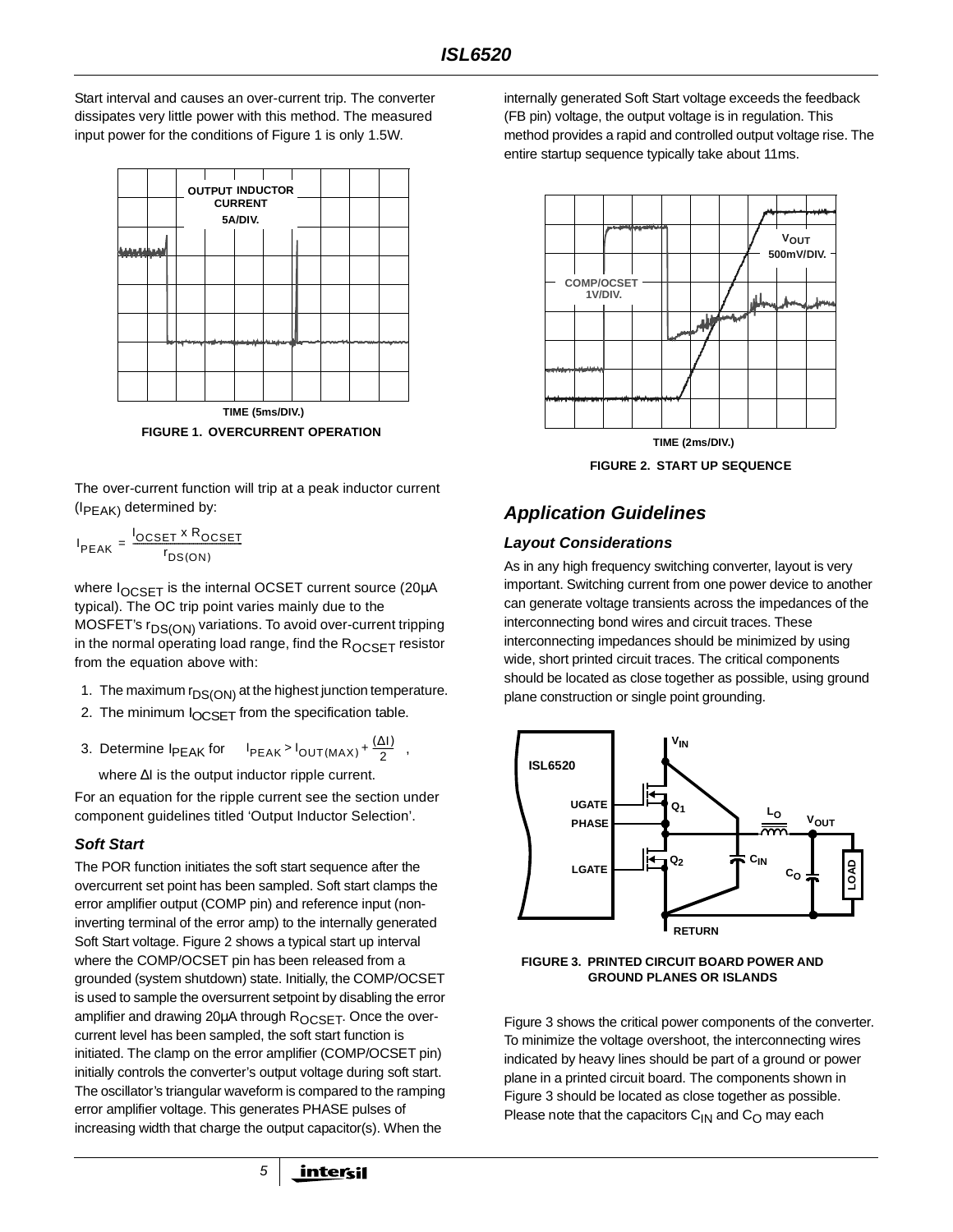represent numerous physical capacitors. Locate the ISL6520 within 3 inches of the MOSFETs,  $Q_1$  and  $Q_2$ . The circuit traces for the MOSFETs' gate and source connections from the ISL6520 must be sized to handle up to 1A peak current.

Figure 4 shows the circuit traces that require additional layout consideration. Use single point and ground plane construction for the circuits shown. Minimize any leakage current paths on the COMP/OCSET pin and locate the resistor,  $R_{OSCFT}$  close to the COMP/OCSET pin because the internal current source is only 20 $\mu$ A. Provide local V<sub>CC</sub> decoupling between VCC and GND pins. Locate the capacitor,  $C_{\text{BOOT}}$  as close as practical to the BOOT and PHASE pins. All components used for feedback compensation should be located as close to the IC a practical.



**FIGURE 4. PRINTED CIRCUIT BOARD SMALL SIGNAL LAYOUT GUIDELINES**

#### **Feedback Compensation**

Figure 5 highlights the voltage-mode control loop for a synchronous-rectified buck converter. The output voltage  $(V<sub>OUT</sub>)$  is regulated to the Reference voltage level. The error amplifier (Error Amp) output ( $V_{F/A}$ ) is compared with the oscillator (OSC) triangular wave to provide a pulsewidth modulated (PWM) wave with an amplitude of  $V_{IN}$  at the PHASE node. The PWM wave is smoothed by the output filter ( $L_{\Omega}$  and  $C_{\Omega}$ ).

#### **Modulator Break Frequency Equations**

$$
F_{LC} = \frac{1}{2\pi \times \sqrt{L_0 \times C_0}}
$$

$$
F_{ESR} = \frac{1}{2\pi \times ESR \times C_0}
$$

The compensation network consists of the error amplifier (internal to the ISL6520) and the impedance networks  $Z_{IN}$ and  $Z_{FB}$ . The goal of the compensation network is to provide a closed loop transfer function with the highest 0dB crossing frequency ( $f_{OdB}$ ) and adequate phase margin. Phase margin is the difference between the closed loop phase at  $f_{0dB}$  and 180 degrees. The equations below relate the compensation network's poles, zeros and gain to the components ( $R_1, R_2$ ,  $R_3, C_1, C_2$ , and  $C_3$ ) in Figure 7. Use these guidelines for locating the poles and zeros of the compensation network:

1. Pick Gain  $(R_2/R_1)$  for desired converter bandwidth.

6

- 3. Place 2<sup>ND</sup> Zero at Filter's Double Pole.
- 4. Place 1<sup>ST</sup> Pole at the ESR Zero.
- 5. Place 2<sup>ND</sup> Pole at Half the Switching Frequency.
- 6. Check Gain against Error Amplifier's Open-Loop Gain.
- 7. Estimate Phase Margin Repeat if Necessary.



**FIGURE 5. VOLTAGE-MODE BUCK CONVERTER COMPENSATION DESIGN**

The modulator transfer function is the small-signal transfer function of  $V_{\text{OUT}}/V_{\text{F/A}}$ . This function is dominated by a DC Gain and the output filter ( $L<sub>O</sub>$  and  $C<sub>O</sub>$ ), with a double pole break frequency at F<sub>LC</sub> and a zero at F<sub>ESR</sub>. The DC Gain of the modulator is simply the input voltage  $(V_{\text{IN}})$  divided by the peak-to-peak oscillator voltage ∆V<sub>OSC</sub>.

#### **Compensation Break Frequency Equations**

$$
F_{Z1} = \frac{1}{2\pi \times R_2 \times C_1}
$$
  
\n
$$
F_{P1} = \frac{1}{2\pi \times R_2 \times \left(\frac{C_1 \times C_2}{C_1 + C_2}\right)}
$$
  
\n
$$
F_{Z2} = \frac{1}{2\pi \times (R_1 + R_3) \times C_3}
$$
  
\n
$$
F_{P2} = \frac{1}{2\pi \times R_3 \times C_3}
$$

Figure 6 shows an asymptotic plot of the DC-DC converter's gain vs frequency. The actual Modulator Gain has a high gain peak due to the high Q factor of the output filter and is not shown in Figure 6. Using the above guidelines should give a Compensation Gain similar to the curve plotted. The open loop error amplifier gain bounds the compensation gain.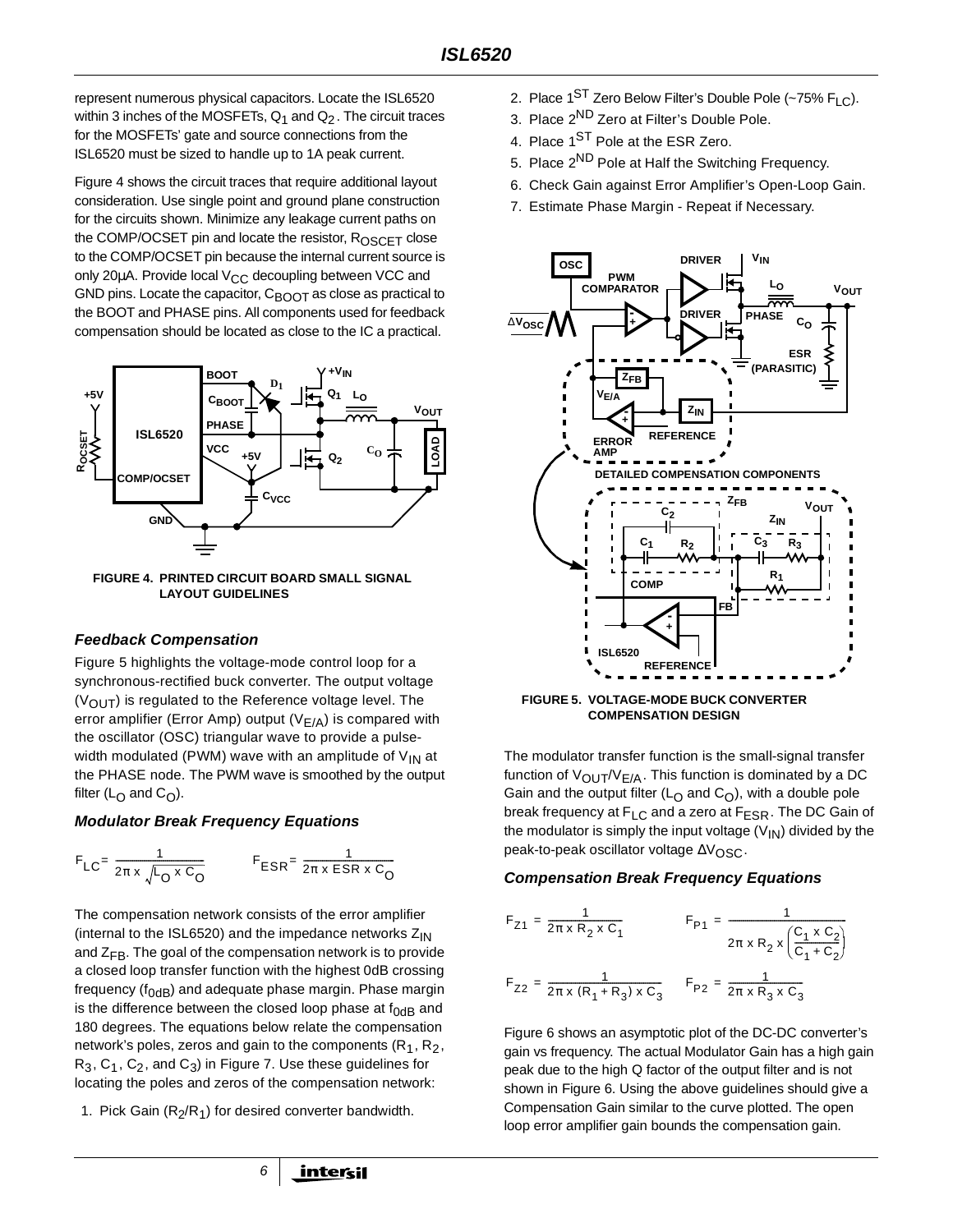Check the compensation gain at  $F_{P2}$  with the capabilities of the error amplifier. The Closed Loop Gain is constructed on the graph of Figure 6 by adding the Modulator Gain (in dB) to the Compensation Gain (in dB). This is equivalent to multiplying the modulator transfer function to the compensation transfer function and plotting the gain.

The compensation gain uses external impedance networks  $Z_{FB}$  and  $Z_{IN}$  to provide a stable, high bandwidth (BW) overall loop. A stable control loop has a gain crossing with -20dB/decade slope and a phase margin greater than 45 degrees. Include worst case component variations when determining phase margin.



**FIGURE 6. ASYMPTOTIC BODE PLOT OF CONVERTER GAIN**

# **Component Selection Guidelines**

## **Output Capacitor Selection**

An output capacitor is required to filter the output and supply the load transient current. The filtering requirements are a function of the switching frequency and the ripple current. The load transient requirements are a function of the slew rate (di/dt) and the magnitude of the transient load current. These requirements are generally met with a mix of capacitors and careful layout.

Modern components and loads are capable of producing transient load rates above 1A/ns. High frequency capacitors initially supply the transient and slow the current load rate seen by the bulk capacitors. The bulk filter capacitor values are generally determined by the ESR (Effective Series Resistance) and voltage rating requirements rather than actual capacitance requirements.

High frequency decoupling capacitors should be placed as close to the power pins of the load as physically possible. Be careful not to add inductance in the circuit board wiring that could cancel the usefulness of these low inductance components. Consult with the manufacturer of the load on specific decoupling requirements.

7

Use only specialized low-ESR capacitors intended for switching-regulator applications for the bulk capacitors. The bulk capacitor's ESR will determine the output ripple voltage and the initial voltage drop after a high slew-rate transient. An aluminum electrolytic capacitor's ESR value is related to the case size with lower ESR available in larger case sizes. However, the Equivalent Series Inductance (ESL) of these capacitors increases with case size and can reduce the usefulness of the capacitor to high slew-rate transient loading. Unfortunately, ESL is not a specified parameter. Work with your capacitor supplier and measure the capacitor's impedance with frequency to select a suitable component. In most cases, multiple electrolytic capacitors of small case size perform better than a single large case capacitor.

## **Output Inductor Selection**

The output inductor is selected to meet the output voltage ripple requirements and minimize the converter's response time to the load transient. The inductor value determines the converter's ripple current and the ripple voltage is a function of the ripple current. The ripple voltage and current are approximated by the following equations:

CLOSED Loop  
\n
$$
\Delta I = \frac{V_{IN} - V_{OUT}}{Fs \times L} \times \frac{V_{OUT}}{V_{IN}} \qquad \Delta V_{OUT} = \Delta I \times ESR
$$

Increasing the value of inductance reduces the ripple current and voltage. However, the large inductance values reduce the converter's response time to a load transient.

One of the parameters limiting the converter's response to a load transient is the time required to change the inductor current. Given a sufficiently fast control loop design, the ISL6520 will provide either 0% or 100% duty cycle in response to a load transient. The response time is the time required to slew the inductor current from an initial current value to the transient current level. During this interval the difference between the inductor current and the transient current level must be supplied by the output capacitor. Minimizing the response time can minimize the output capacitance required.

The response time to a transient is different for the application of load and the removal of load. The following equations give the approximate response time interval for application and removal of a transient load:

$$
t_{RISE} = \frac{L \times I_{TRAN}}{V_{IN} - V_{OUT}}
$$
  $t_{FALL} = \frac{L \times I_{TRAN}}{V_{OUT}}$ 

where:  $I_{TRAN}$  is the transient load current step,  $t_{RISE}$  is the response time to the application of load, and  $t_{FAII}$  is the response time to the removal of load. The worst case response time can be either at the application or removal of load. Be sure to check both of these equations at the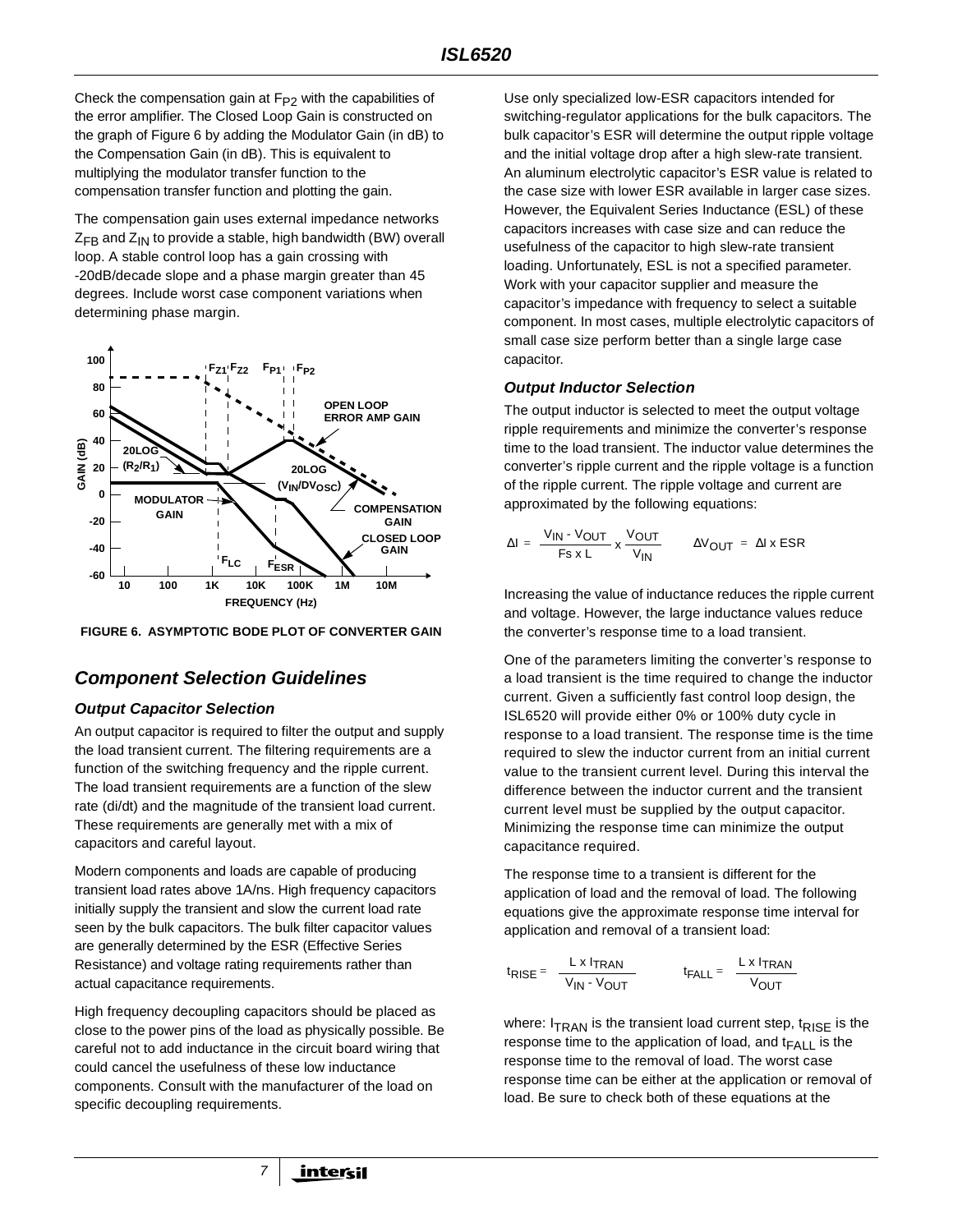minimum and maximum output levels for the worst case response time.

## **Input Capacitor Selection**

Use a mix of input bypass capacitors to control the voltage overshoot across the MOSFETs. Use small ceramic capacitors for high frequency decoupling and bulk capacitors to supply the current needed each time  $Q_1$  turns on. Place the small ceramic capacitors physically close to the MOSFETs and between the drain of  $Q_1$  and the source of  $Q_2$ .

The important parameters for the bulk input capacitor are the voltage rating and the RMS current rating. For reliable operation, select the bulk capacitor with voltage and current ratings above the maximum input voltage and largest RMS current required by the circuit. The capacitor voltage rating should be at least 1.25 times greater than the maximum input voltage and a voltage rating of 1.5 times is a conservative guideline. The RMS current rating requirement for the input capacitor of a buck regulator is approximately 1/2 the DC load current.

For a through hole design, several electrolytic capacitors may be needed. For surface mount designs, solid tantalum capacitors can be used, but caution must be exercised with regard to the capacitor surge current rating. These capacitors must be capable of handling the surge-current at power-up. Some capacitor series available from reputable manufacturers are surge current tested.

## **MOSFET Selection/Considerations**

The ISL6520 requires two N-Channel power MOSFETs. These should be selected based upon  $r_{DS(ON)}$ , gate supply requirements, and thermal management requirements.

In high-current applications, the MOSFET power dissipation, package selection and heatsink are the dominant design factors. The power dissipation includes two loss components; conduction loss and switching loss. The conduction losses are the largest component of power dissipation for both the upper and the lower MOSFETs. These losses are distributed between the two MOSFETs according to duty factor (see the equations below). Only the upper MOSFET has switching losses, since the lower MOSFETs body diode or an external Schottky rectifier across the lower MOSFET clamps the switching node before the synchronous rectifier turns on. These equations assume linear voltage-current transitions and do not adequately model power loss due the reverse-recovery of the lower MOSFET's body diode. The gate-charge losses are dissipated by the ISL6520 and don't heat the MOSFETs. However, large gate-charge increases the switching interval,  $t_{SW}$  which increases the upper MOSFET switching losses. Ensure that both MOSFETs are within their maximum junction temperature at high ambient temperature by calculating the temperature rise according

8

to package thermal-resistance specifications. A separate heatsink may be necessary depending upon MOSFET power, package type, ambient temperature and air flow.

PUPPER = 
$$
10^2 \times r_{DS(ON)} \times D + \frac{1}{2} \times V_{IN} \times t_{SW} \times F_S
$$

\nPLOWER =  $10^2 \times r_{DS(ON)} \times (1 - D)$ 

\nWhere: D is the duty cycle =  $V_{OUT} / V_{IN}$ ,  $t_{SW}$  is the switching interval, and  $F_S$  is the switching frequency.

Given the reduced available gate bias voltage (5V), logic-level or sub-logic-level transistors should be used for both N-MOSFETs. Caution should be exercised with devices exhibiting very low V<sub>GS(ON)</sub> characteristics. The shoot-through protection present aboard the ISL6520 may be circumvented by these MOSFETs if they have large parasitic impedences and/or capacitances that would inhibit the gate of the MOSFET from being discharged below its threshold level before the complementary MOSFET is turned on.



**FIGURE 7. UPPER GATE DRIVE BOOTSTRAP**

Figure 7 shows the upper gate drive (BOOT pin) supplied by a bootstrap circuit from  $V_{CC}$ . The boot capacitor,  $C_{\text{B}\text{O}\text{O}\text{T}}$ , develops a floating supply voltage referenced to the PHASE pin. The supply is refreshed to a voltage of  $V_{CC}$ less the boot diode drop  $(V_D)$  each time the lower MOSFET,  $Q_2$ , turns on.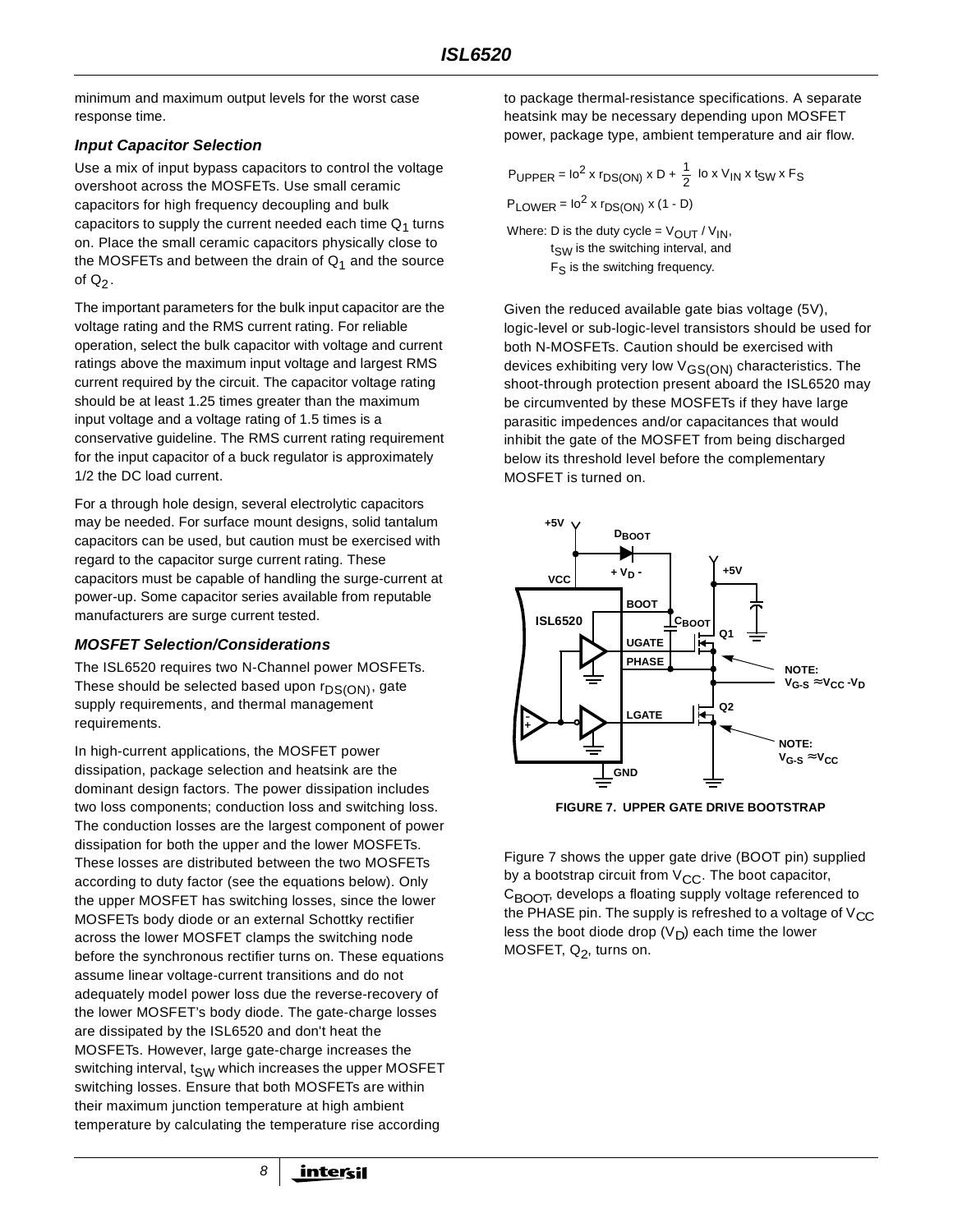# **ISL6520 DC-DC Converter Application Circuit**

Figure 8 shows an application circuit of a DC-DC Converter. Detailed information on the circuit, including a complete Billof-Materials and circuit board description, can be found in Application Note AN9932.



Component Selection Notes:

C<sub>IN</sub> - Each 330mF 6.3WVDC, Sanyo 6TPB330M or Equivalent. C<sub>OUT</sub> - Each 330mF 6.3WVDC, Sanyo 6TPB330M or Equivalent. D1 - 30mA Schottky Diode, MA732 or Equivalent

L<sub>1</sub> - 3.1µH Inductor, Panasonic P/N ETQ-P6F2ROLFA or Equivalent. Q1, Q2 - Intersil MOSFET; HUF76143.